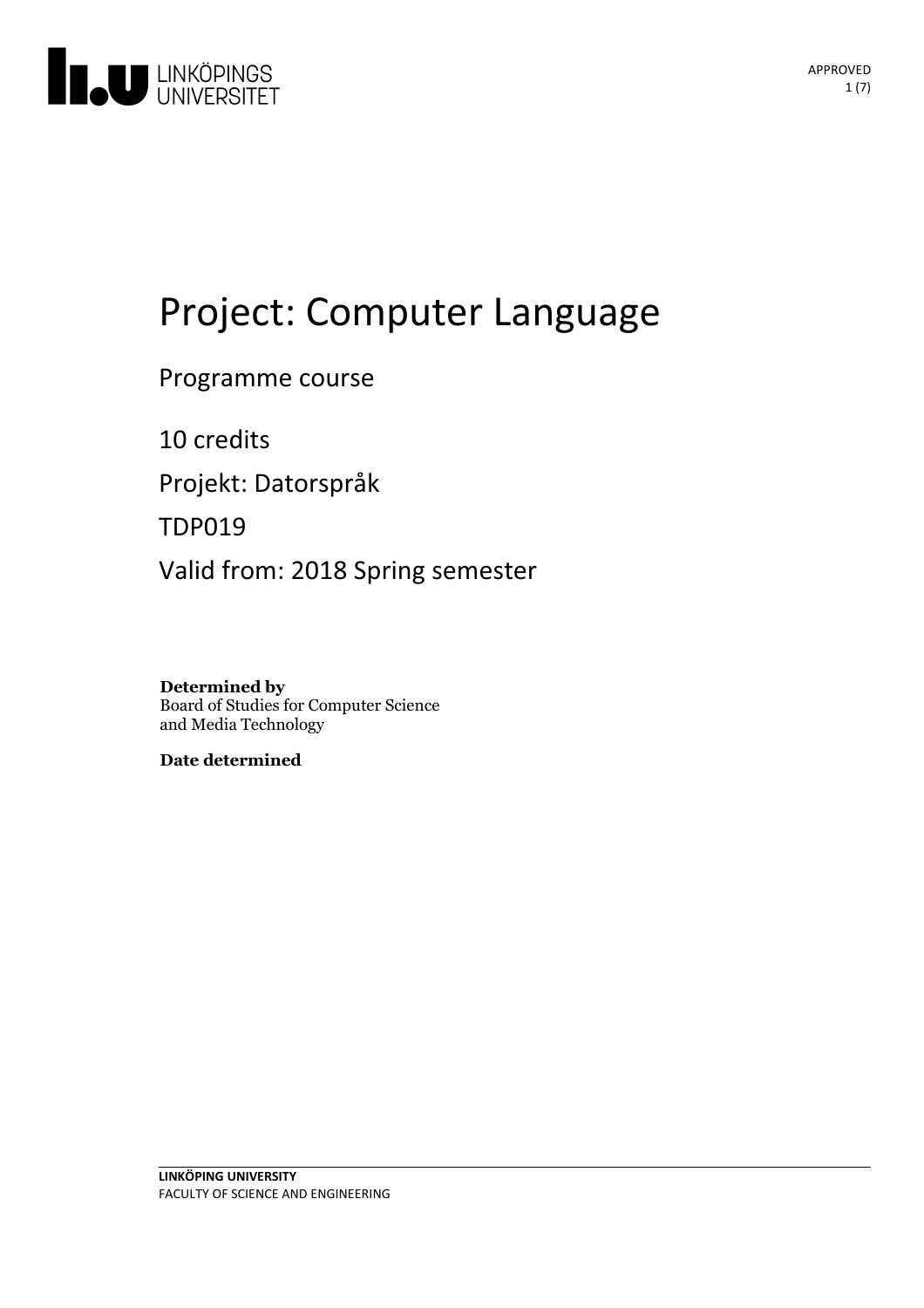## Main field of study

Programming

Course level

First cycle

## Advancement level

 $G_1X$ 

## Course offered for

Programming, Bachelor's Programme

## Entry requirements

Note: Admission requirements for non-programme students usually also include admission requirements for the programme and threshold requirements for progression within the programme, or corresponding.

## Prerequisites

Object oriented programming, including project course.

## Intended learning outcomes

After the course the student should be able to:

- construct a small computer language
- discuss and motivate design choices in the student's own computer language, based on theory and own experiences
- implement tools (interpreters, compilers, etc) for the student's own computer language
- write technical documentation for a computer language

## Course content

Craft: Knowledge and experience of developing an own computer language in a community. Knowledge and experience of constructing an advanced syntactic formalism for a computer language using parsing. Implemententing the semantics of a language in the form of an interpreter or a translator to another language.

Techniques: Ruby.

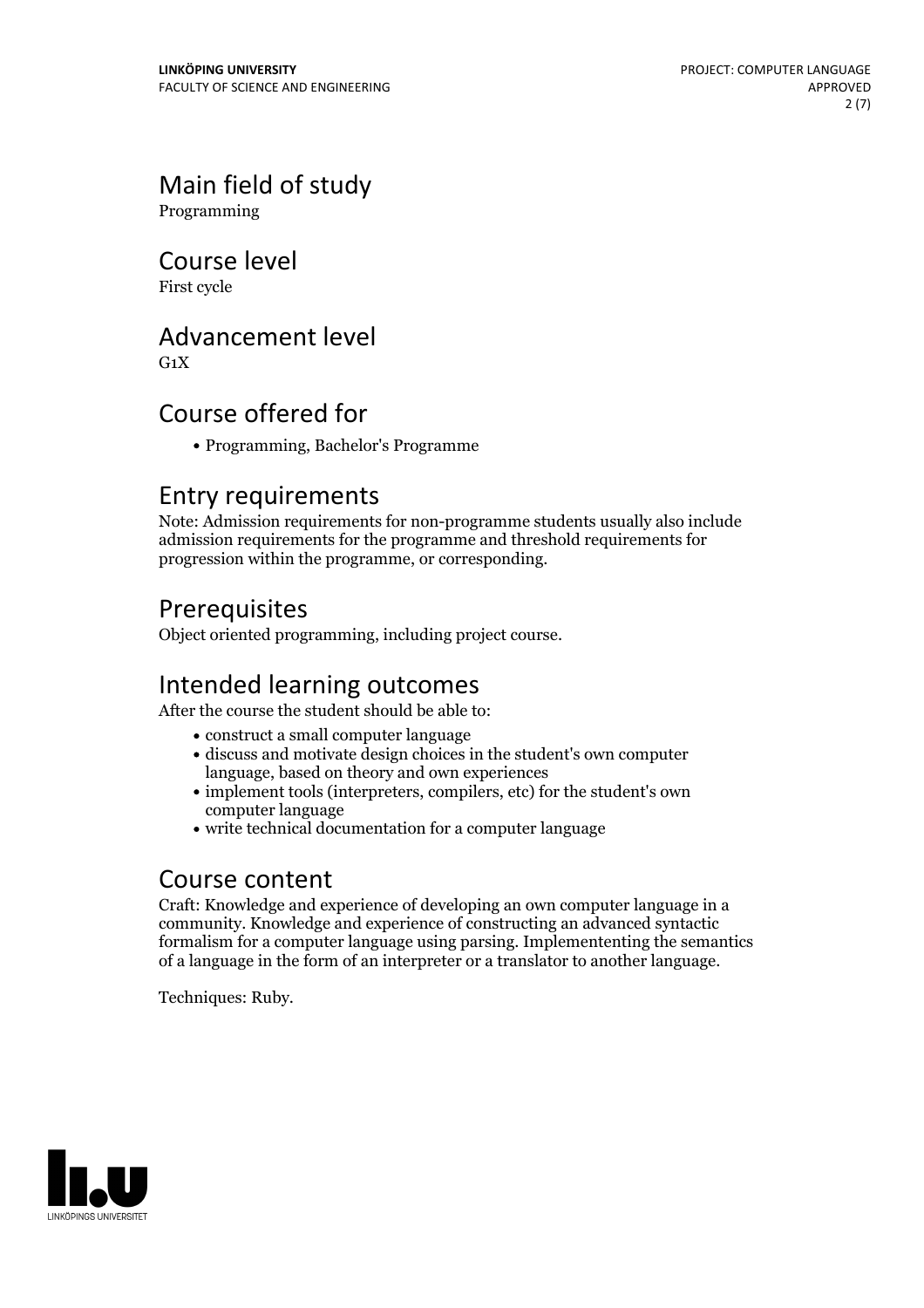## Teaching and working methods

The course is centered around an individual IP project, conducted in a community. A large part of the theory comes from the course TDP007 Computer Language Construction, given in parallel during the first study period. Before the end of the semester, the projects and the technical documentation will be presented in front of the whole class. Oral presentations and written documentation will be examined by teachers from CMTS.

## Examination

| PRA2 Project assignment           | $8 \text{ credits} \qquad U, 3, 4, 5$ |  |
|-----------------------------------|---------------------------------------|--|
| UPG1 Assignments in communication | 2 credits U, G                        |  |

### Grades

Four-grade scale, LiU, U, 3, 4, 5

## Department

Institutionen för datavetenskap

## Director of Studies or equivalent

Ola Leifler

### Examiner

Jonas Wallgren

### Education components

Preliminary scheduled hours: 48 h Recommended self-study hours: 219 h

## Course literature

Beroende på valt projekt

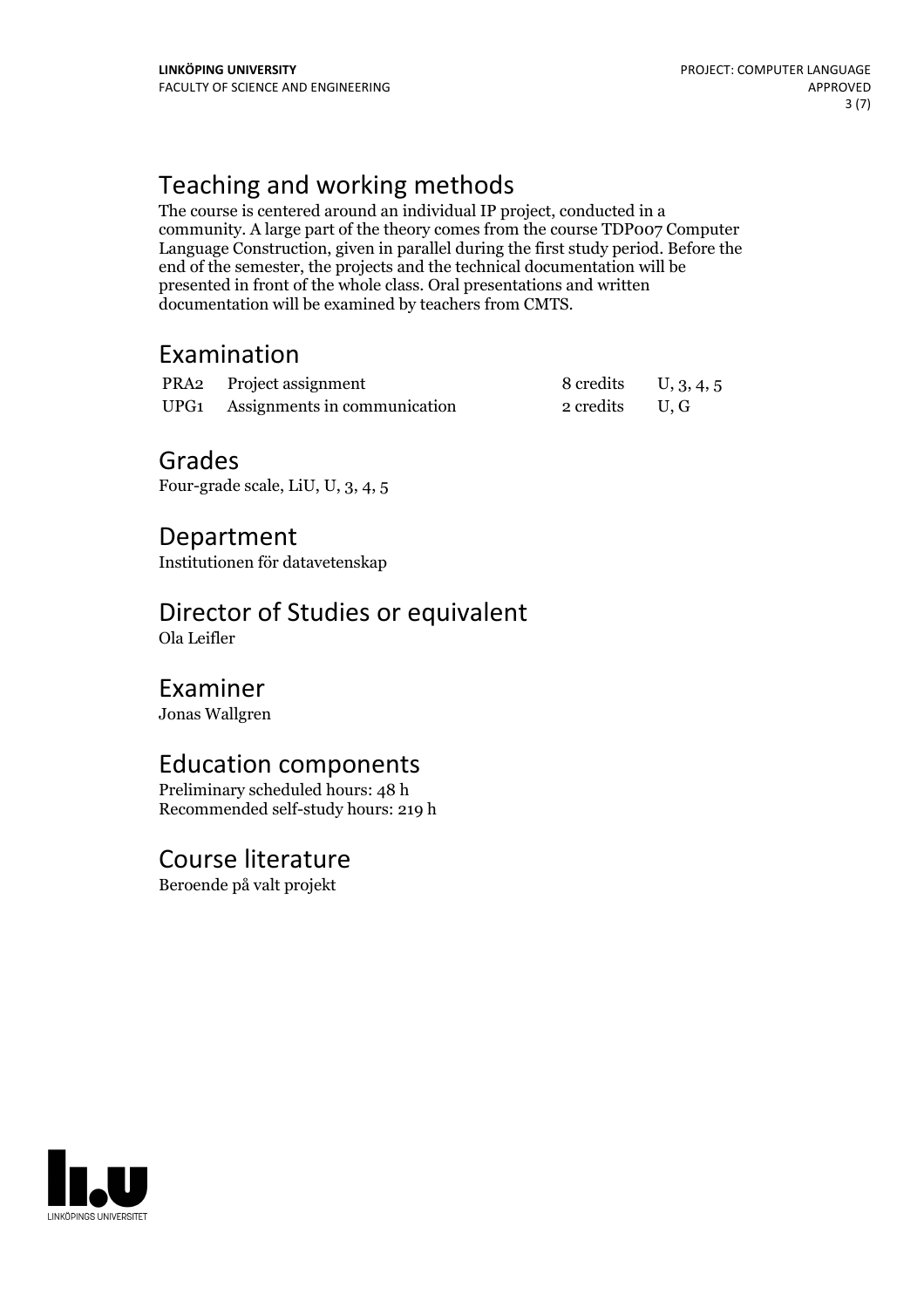## **Common rules**

#### **Course syllabus**

A syllabus has been established for each course. The syllabus specifies the aim and contents of the course, and the prior knowledge that a student must have in order to be able to benefit from the course.

#### **Timetabling**

Courses are timetabled after a decision has been made for this course concerning its assignment to a timetable module. A central timetable is not drawn up for courses with fewer than five participants. Most project courses do not have a central timetable.

#### **Interrupting a course**

The vice-chancellor's decision concerning regulations for registration, deregistration and reporting results (Dnr LiU-2015-01241) states that interruptions in study are to be recorded in Ladok. Thus, all students who do not participate in a course for which they have registered must record the interruption, such that the registration on the course can be removed. Deregistration from <sup>a</sup> course is carried outusing <sup>a</sup> web-based form: www.lith.liu.se/for-studenter/kurskomplettering?l=sv.

#### **Cancelled courses**

Courses with few participants (fewer than 10) may be cancelled or organised in a manner that differs from that stated in the course syllabus. The board of studies is to deliberate and decide whether a course is to be cancelled orchanged from the course syllabus.

#### **Regulations relatingto examinations and examiners**

Details are given in a decision in the university's rule book: http://styrdokument.liu.se/Regelsamling/VisaBeslut/622678.

#### **Forms of examination**

#### **Examination**

Written and oral examinations are held at least three times a year: once immediately after the end of the course, once in August, and once (usually) in one of the re-examination periods. Examinations held at other times are to follow a decision of the board of studies.

Principles for examination scheduling for courses that follow the study periods:

courses given in VT1 are examined for the first time in March, with re-

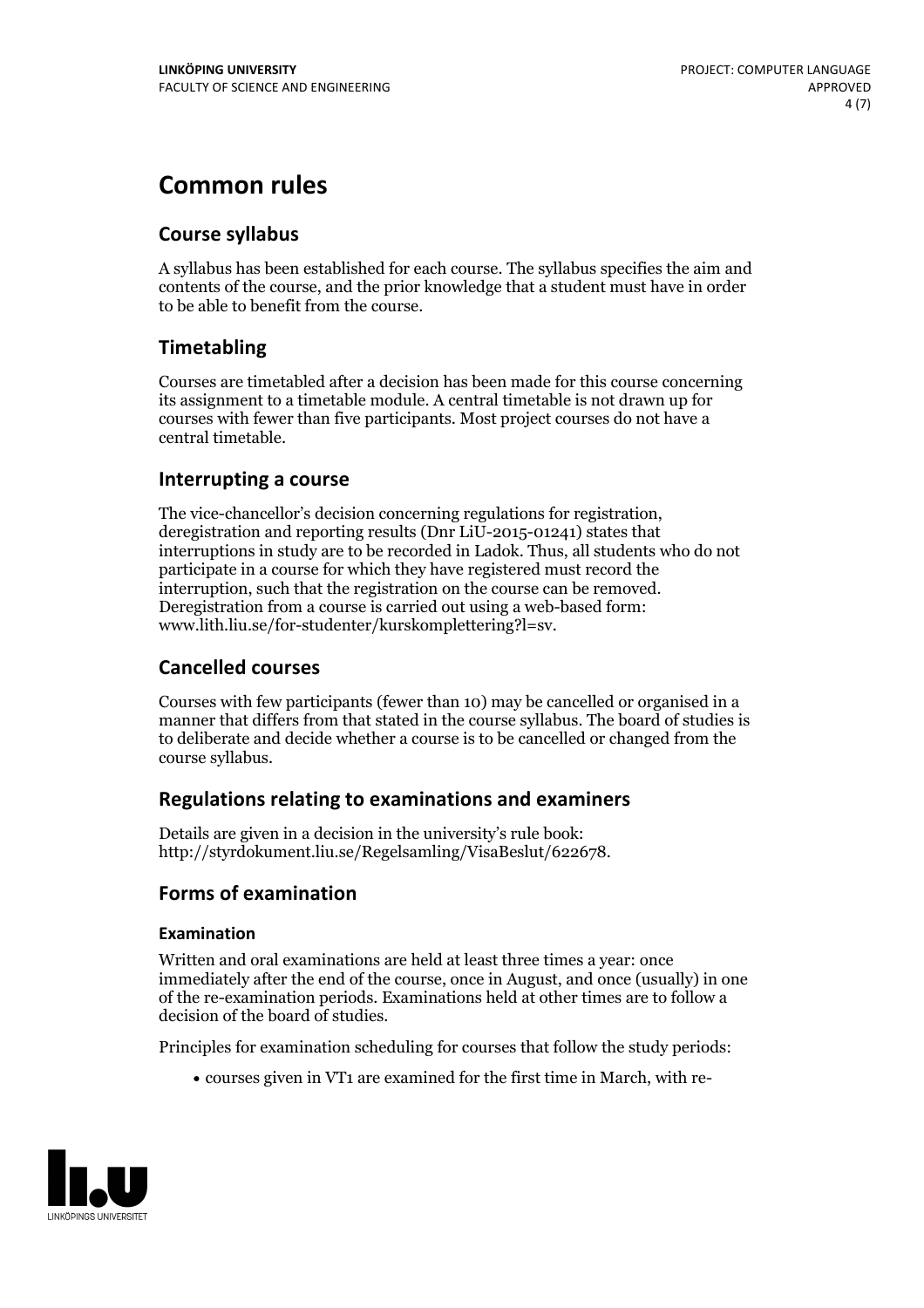examination in June and August

- courses given in VT2 are examined for the first time in May, with re-examination in August and October
- courses given in HT1 are examined for the first time in October, with re-examination in January and August
- courses given in HT2 are examined for the first time in January, with re-examination at Easter and in August.

The examination schedule is based on the structure of timetable modules, but there may be deviations from this, mainly in the case of courses that are studied and examined for several programmes and in lower grades (i.e. 1 and 2).

- Examinations for courses that the board of studies has decided are to be held in alternate years are held only three times during the year in which
- the course is given.<br>• Examinations for courses that are cancelled or rescheduled such that they are not given in one or several years are held three times during the year that immediately follows the course, with examination scheduling that corresponds to the scheduling that was in force before the course was cancelled or rescheduled.<br>• If teaching is no longer given for a course, three examination occurrences
- are held during the immediately subsequent year, while examinations are at the same time held for any replacement course that is given, or alternatively in association with other re-examination opportunities. Furthermore, an examination is held on one further occasion during the next subsequent year, unless the board of studies determines otherwise.<br>• If a course is given during several periods of the year (for programmes, or
- on different occasions for different programmes) the board orboards of studies determine together the scheduling and frequency of re-examination occasions.

#### **Registration for examination**

In order to take an examination, a student must register in advance at the Student Portal during the registration period, which opens 30 days before the date of the examination and closes 10 days before it. Candidates are informed of the location of the examination by email, four days in advance. Students who have not registered for an examination run the risk of being refused admittance to the examination, if space is not available.

Symbols used in the examination registration system:

- \*\* denotes that the examination is being given for the penultimate time.
- \* denotes that the examination is being given for the last time.

#### **Code of conduct for students during examinations**

Details are given in a decision in the university's rule book: http://styrdokument.liu.se/Regelsamling/VisaBeslut/622682.

#### **Retakes for higher grade**

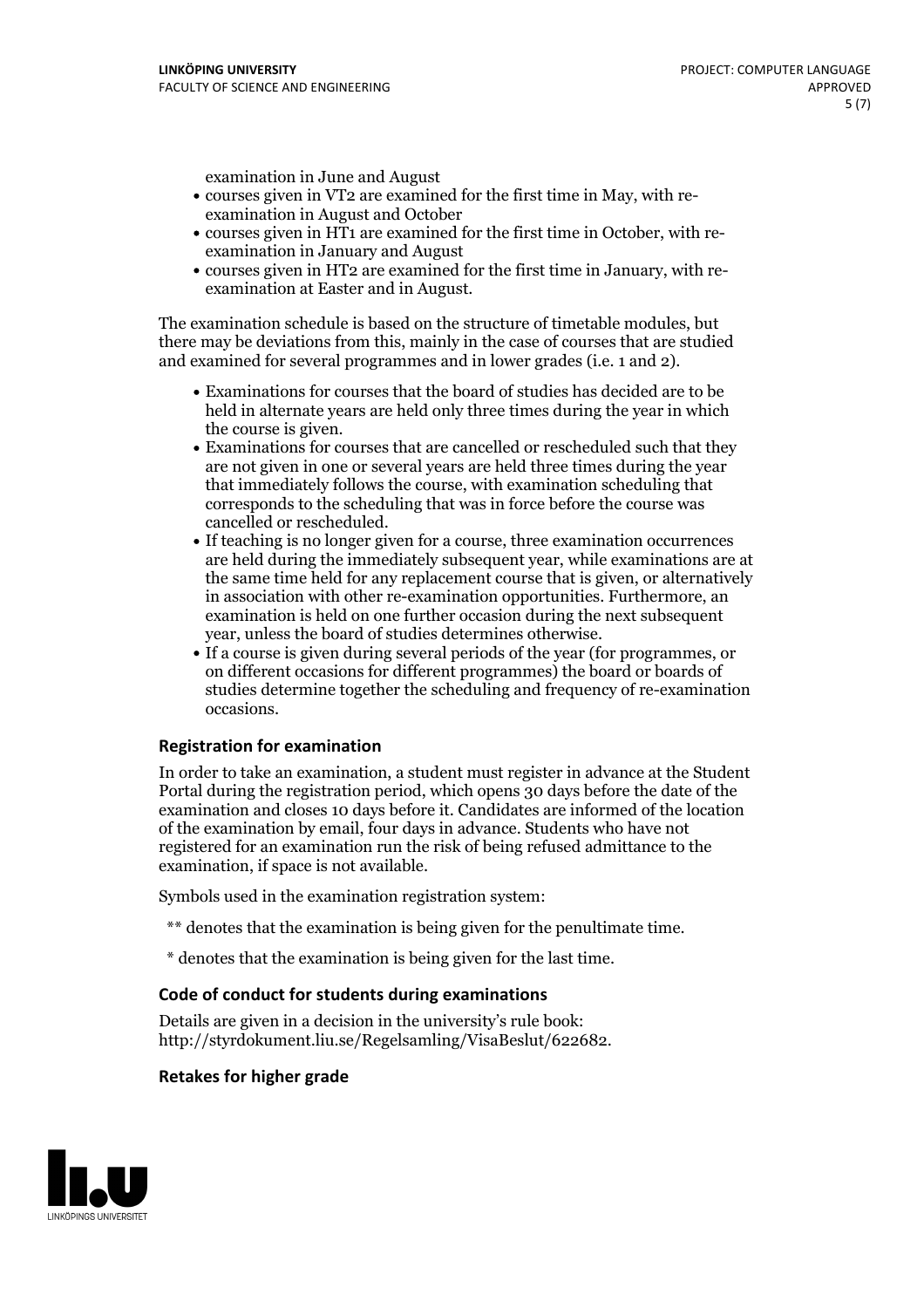Students at the Institute of Technology at LiU have the right to retake written examinations and computer-based examinations in an attempt to achieve a higher grade. This is valid for all examination components with code "TEN" and "DAT". The same right may not be exercised for other examination components, unless otherwise specified in the course syllabus.

#### **Retakes of other forms of examination**

Regulations concerning retakes of other forms of examination than written examinations and computer-based examinations are given in the LiU regulations for examinations and examiners, http://styrdokument.liu.se/Regelsamling/VisaBeslut/622678.

#### **Plagiarism**

For examinations that involve the writing of reports, in cases in which it can be assumed that the student has had access to other sources (such as during project work, writing essays, etc.), the material submitted must be prepared in accordance with principles for acceptable practice when referring to sources (references or quotations for which the source is specified) when the text, images, ideas, data, etc. of other people are used. It is also to be made clear whether the author has reused his or her own text, images, ideas, data, etc. from previous examinations.

A failure to specify such sources may be regarded as attempted deception during examination.

#### **Attempts to cheat**

In the event of <sup>a</sup> suspected attempt by <sup>a</sup> student to cheat during an examination, or when study performance is to be assessed as specified in Chapter <sup>10</sup> of the Higher Education Ordinance, the examiner is to report this to the disciplinary board of the university. Possible consequences for the student are suspension from study and a formal warning. More information is available at https://www.student.liu.se/studenttjanster/lagar-regler-rattigheter?l=sv.

#### **Grades**

The grades that are preferably to be used are Fail (U), Pass (3), Pass not without distinction  $(4)$  and Pass with distinction  $(5)$ . Courses under the auspices of the faculty board of the Faculty of Science and Engineering (Institute of Technology) are to be given special attention in this regard.

- 1. Grades U, 3, 4, 5 are to be awarded for courses that have written
- examinations. 2. Grades Fail (U) and Pass (G) may be awarded for courses with <sup>a</sup> large degree of practical components such as laboratory work, project work and group work.

#### **Examination components**

- 
- 1. Grades U, 3, 4, <sup>5</sup> are to be awarded for written examinations (TEN). 2. Grades Fail (U) and Pass (G) are to be used for undergraduate projects and other independent work.